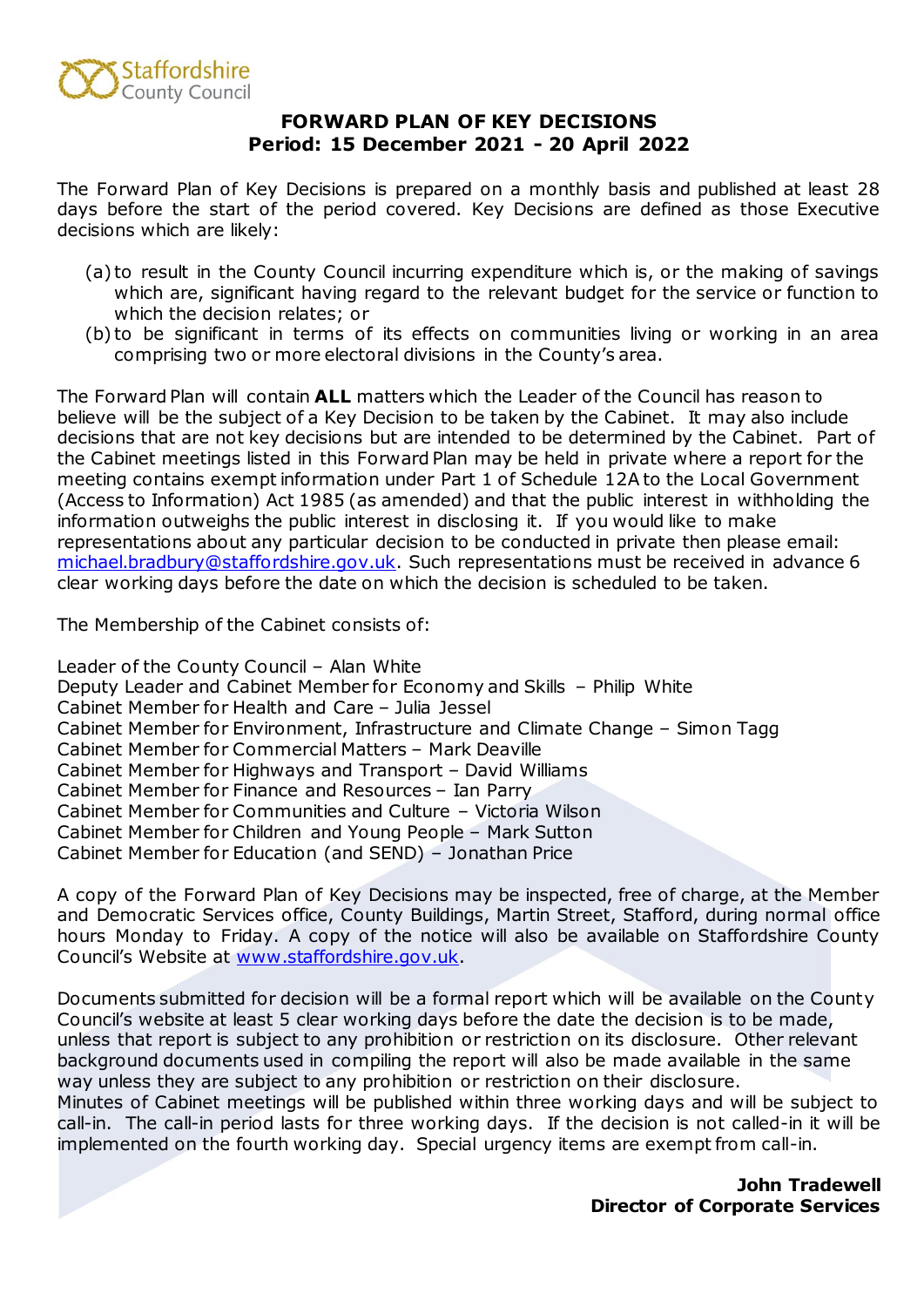## **Forward Plan of Key Decisions Period: 15 December 2021 - 20 April 2022**

## **NOTE**:

(1) The Forward Plan of Key Decisions sets out all Key Decisions intended to be made by Cabinet during the above period.

(2) The Cabinet date can be provisional and items may move/roll forward to another meeting date but this will be monitored.

(3) Items should remain on the Notice until a decision is made by Cabinet or is formally removed.

(4) Where there is an intention to make a decision in private the exemption paragraph relied upon will be included within this notice

| <b>Predicted</b><br>Date of<br><b>Decision</b> | <b>Private</b><br><b>Decision</b> | Public or Title and Description                                                                                                                                                                                                                                                                                                                       | <b>Background</b><br><b>Documents</b> | <b>Consultation</b>                                     | <b>Contact</b><br><b>Officer</b>                                                                      |
|------------------------------------------------|-----------------------------------|-------------------------------------------------------------------------------------------------------------------------------------------------------------------------------------------------------------------------------------------------------------------------------------------------------------------------------------------------------|---------------------------------------|---------------------------------------------------------|-------------------------------------------------------------------------------------------------------|
| December<br>2021                               | Public                            | Burton Town Deal - River Trent<br>Cycle / Footbridge Update (Cabinet<br><b>Member</b><br>for<br><b>Highways</b><br>and<br>Transport)<br>To report the key findings of the public<br>consultation on the potential new cycle /<br>footbridge over the River Trent. To seek<br>Cabinet's approval to the submission of the<br>associated Business Case. |                                       | General Public,<br>Landowners,<br>Environment<br>Agency | Wayne<br>Mortiboys (Tel:<br>01785 27<br>6578)<br><b>Service Area:</b><br>Corporate<br><b>Services</b> |
| December<br>2021                               | Public                            | <b>Building</b><br><b>VCSE</b><br>Capacity<br><b>Recommission (Cabinet Member for</b><br><b>Communities and Culture (Victoria</b><br>Wilson))<br>This report will set out detail on proposals to<br>recommission VCSE capacity building<br>support, with a view to going out to market in<br>January 2022.                                            |                                       | VCSE,<br><b>Commissioners</b><br>and Members            | Kerry Dove<br>(Tel: 07855<br>679112)<br><b>Service Area:</b><br>Corporate<br><b>Services</b>          |
| December<br>2021                               | Public                            | IA2609 Framework for Responsive<br><b>Maintenance</b><br><b>Property</b><br>and<br><b>Day</b>                                                                                                                                                                                                                                                         |                                       | N/A                                                     | Ian Turner<br>(Tel: 01785)                                                                            |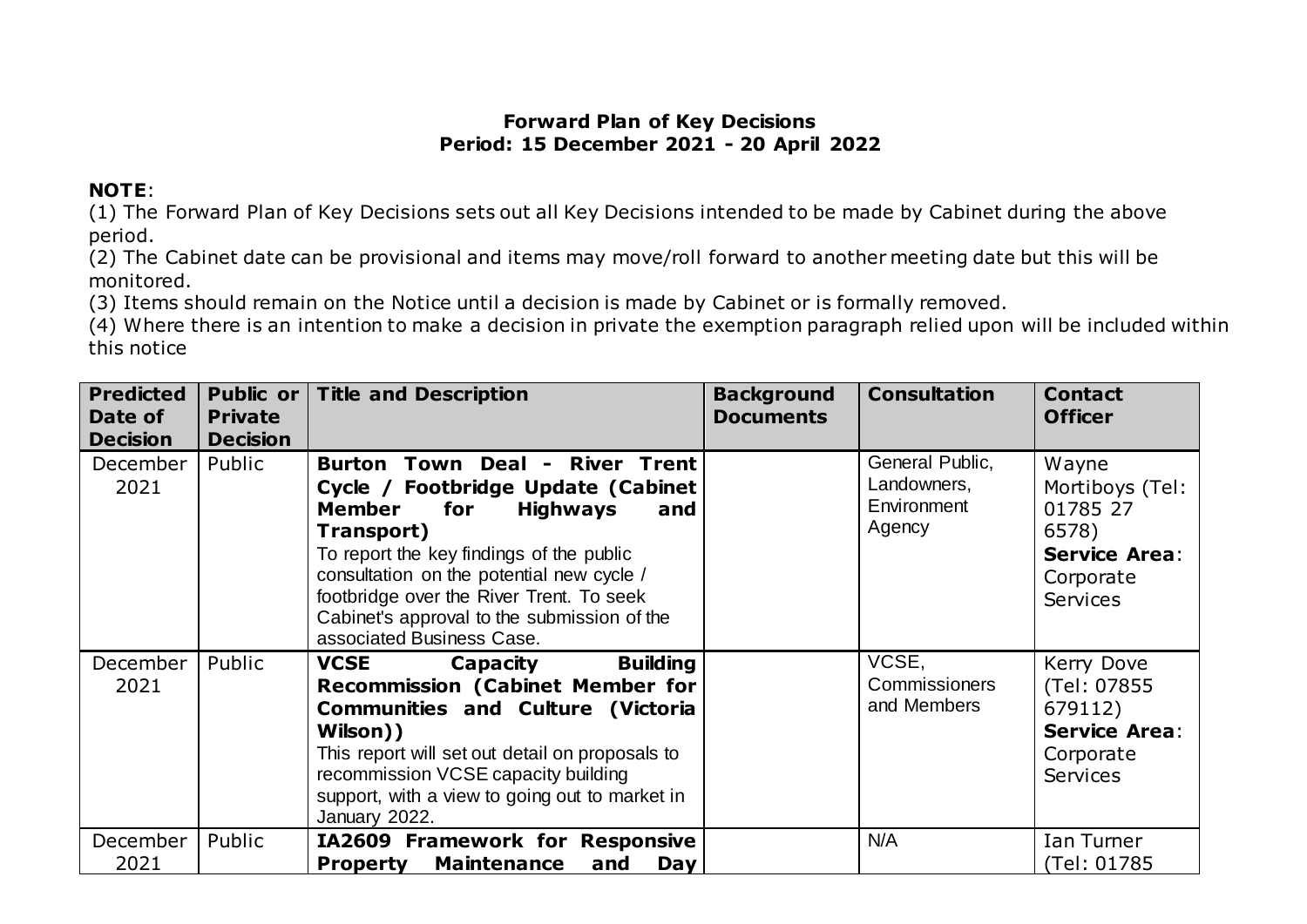|                  |        | (Cabinet<br>Works<br><b>Member</b><br>for<br><b>Commercial</b><br>(Mark<br><b>Matters</b><br>Deaville))<br>The objective of the report is to establish<br>approval for the contract award to a<br>framework for low value reactive property<br>maintenance works/services for Staffordshire<br>County Council buildings. For the period 01<br>June 2022 until 31st May 2025 with a 12<br>month extension to 31st May 2026 following a<br>open tendering process. The reactive<br>agreement shall both support and dovetail<br>into the existing Planned Maintenance / Minor<br>Works framework agreement (ref IA1750)<br>which tends to operate at project values<br>greater than £5,000. There is a constant need<br>to deploy much smaller organisations to<br>attend to the most basic of property<br>maintenance for values of work much less<br>than £5,000. |                       | 277228)<br><b>Service Area:</b><br>Finance and<br><b>Resources</b>                                  |
|------------------|--------|-------------------------------------------------------------------------------------------------------------------------------------------------------------------------------------------------------------------------------------------------------------------------------------------------------------------------------------------------------------------------------------------------------------------------------------------------------------------------------------------------------------------------------------------------------------------------------------------------------------------------------------------------------------------------------------------------------------------------------------------------------------------------------------------------------------------------------------------------------------------|-----------------------|-----------------------------------------------------------------------------------------------------|
| December<br>2021 | Public | <b>Burton Town</b><br>Deal<br>- Proposed<br>Library Move (Cabinet Member for<br><b>Communities and Culture (Victoria</b><br>Wilson))<br>To report the key findings of the public<br>consultation on the potential relocation of<br>Burton Library to the Market Hall. To seek<br>Cabinet's approval to the submission of the<br>associated Business Case.                                                                                                                                                                                                                                                                                                                                                                                                                                                                                                         | <b>General Public</b> | Wayne<br>Mortiboys (Tel:<br>01785 27<br>6578)<br><b>Service Area:</b><br>Families &<br>Communities  |
| December<br>2021 | Public | Diversity and Inclusion - Principles,<br><b>Objectives and Action Plan (Leader</b><br>of the Council (Alan White))<br>This paper will propose the adoption of a set<br>of corporate Diversity and Inclusion Principles<br>and Objectives, alongside a supporting Action<br>Plan.                                                                                                                                                                                                                                                                                                                                                                                                                                                                                                                                                                                  | <b>TBC</b>            | Kerry Dove,<br>Sarah Getley<br>(Tel: 07855<br>679112, Tel:<br>01785 854265)<br><b>Service Area:</b> |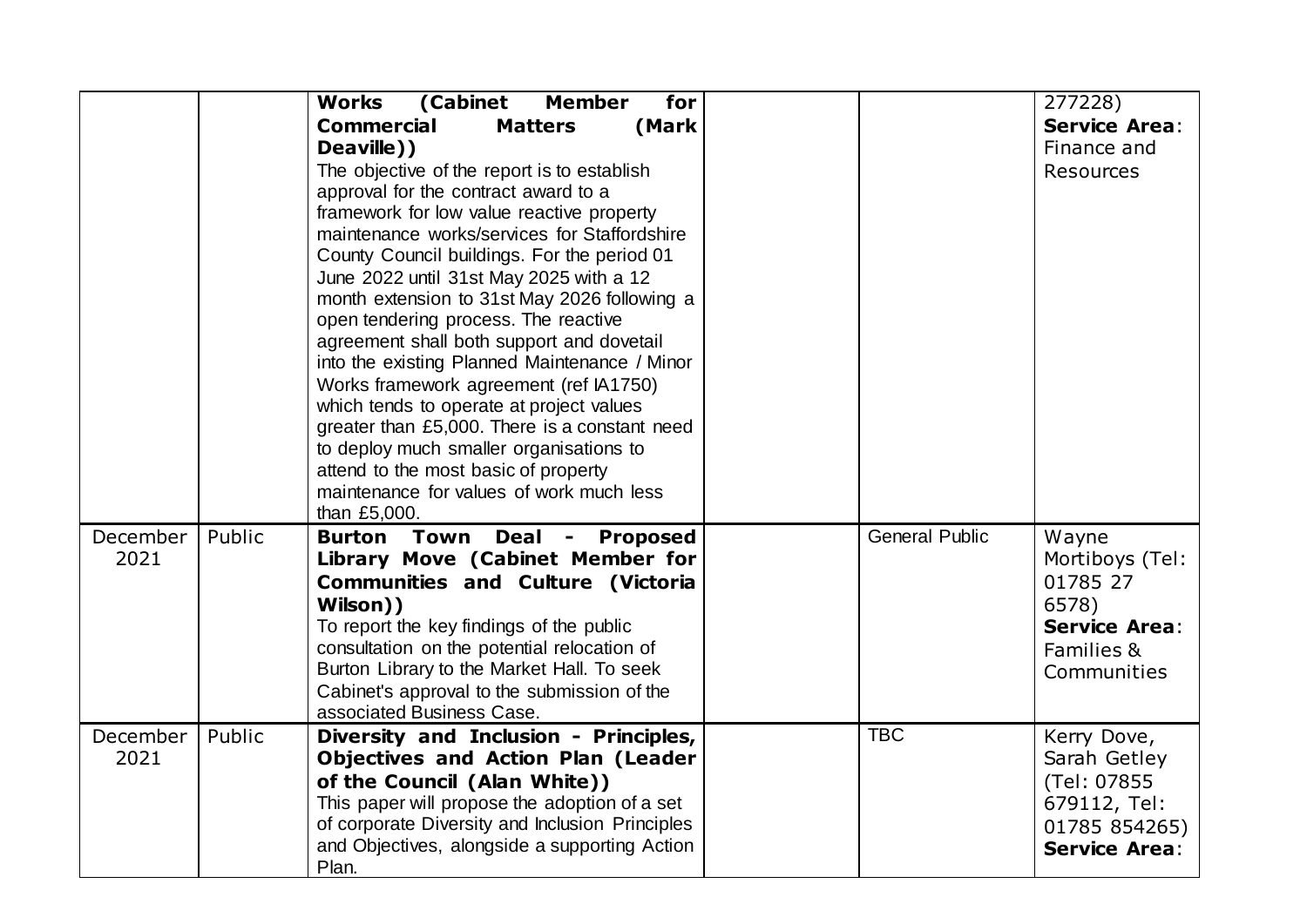|                  |         |                                                                                                                                                                                                                                                                                                                                                                       |                                                  |                                                        | Corporate<br><b>Services</b>                                                                                                         |
|------------------|---------|-----------------------------------------------------------------------------------------------------------------------------------------------------------------------------------------------------------------------------------------------------------------------------------------------------------------------------------------------------------------------|--------------------------------------------------|--------------------------------------------------------|--------------------------------------------------------------------------------------------------------------------------------------|
| December<br>2021 | Public  | Proposed Relocation and Expansion FINAL CIA St<br>of St Leonard's Primary School,<br><b>Stafford</b><br>(Cabinet<br><b>Member</b><br>for $ $<br>Education (and SEND) (Jonathan<br>Price))<br>To provide a summary of the statutory<br>stakeholder consultation and to consider<br>whether to publish a statutory<br>proposal/notice.                                  | Leonards<br>Relocation<br>Project<br>Oct<br>2021 | None at this stage                                     | Tim Moss (Tel:<br>01785 277963)<br><b>Service Area:</b><br>School<br>Organisation                                                    |
| December<br>2021 | Public  | Families Health & Wellbeing (0-19)<br><b>Extension</b><br>Service:<br><b>Contract</b><br>(Cabinet Member for Children and<br>Young People (Mark Sutton))<br>Authorisation to proceed with a contract<br>extension to the Families Health & Wellbeing<br>(0-19) service from April 2023 - March 2024.                                                                  |                                                  | None                                                   | Natasha Moody<br>(Tel:<br>07976191079)<br><b>Service Area:</b><br><b>Families Health</b><br>& Wellbeing (0-<br>19) Service           |
| December<br>2021 | Public  | Home to School Transport - Review<br>of Temporary Vacant Seat Scheme<br>(Cabinet Member for Education<br>(and SEND) (Jonathan Price))<br>This report details the outcome of the public<br>engagement exercise undertaken, provides a<br>recommendation for consideration and asks<br>Cabinet to make a decision on the future of<br>the temporary vacant seat scheme. |                                                  | Public<br>Engagement,<br>Cabinet Member,<br><b>SLT</b> | Clive Thomson<br>(Tel: 01785<br>276522)<br><b>Service Area:</b><br>Economy,<br>Infrastructure<br>and Skills                          |
| December<br>2021 | Private | <b>Chatterley Valley West - Project</b><br>Update (Deputy Leader of the<br><b>Council and Cabinet Member for</b><br>Economy and Skills (Philip White))<br>To update Cabinet on the development of the<br>Chatterley Valley West employment site and<br>funding position.                                                                                              |                                                  | N/A                                                    | Anthony Hodge<br>(Tel: 01785<br>277204)<br><b>Service Area:</b><br><b>Business and</b><br>Enterprise -<br>Economy,<br>Infrastructure |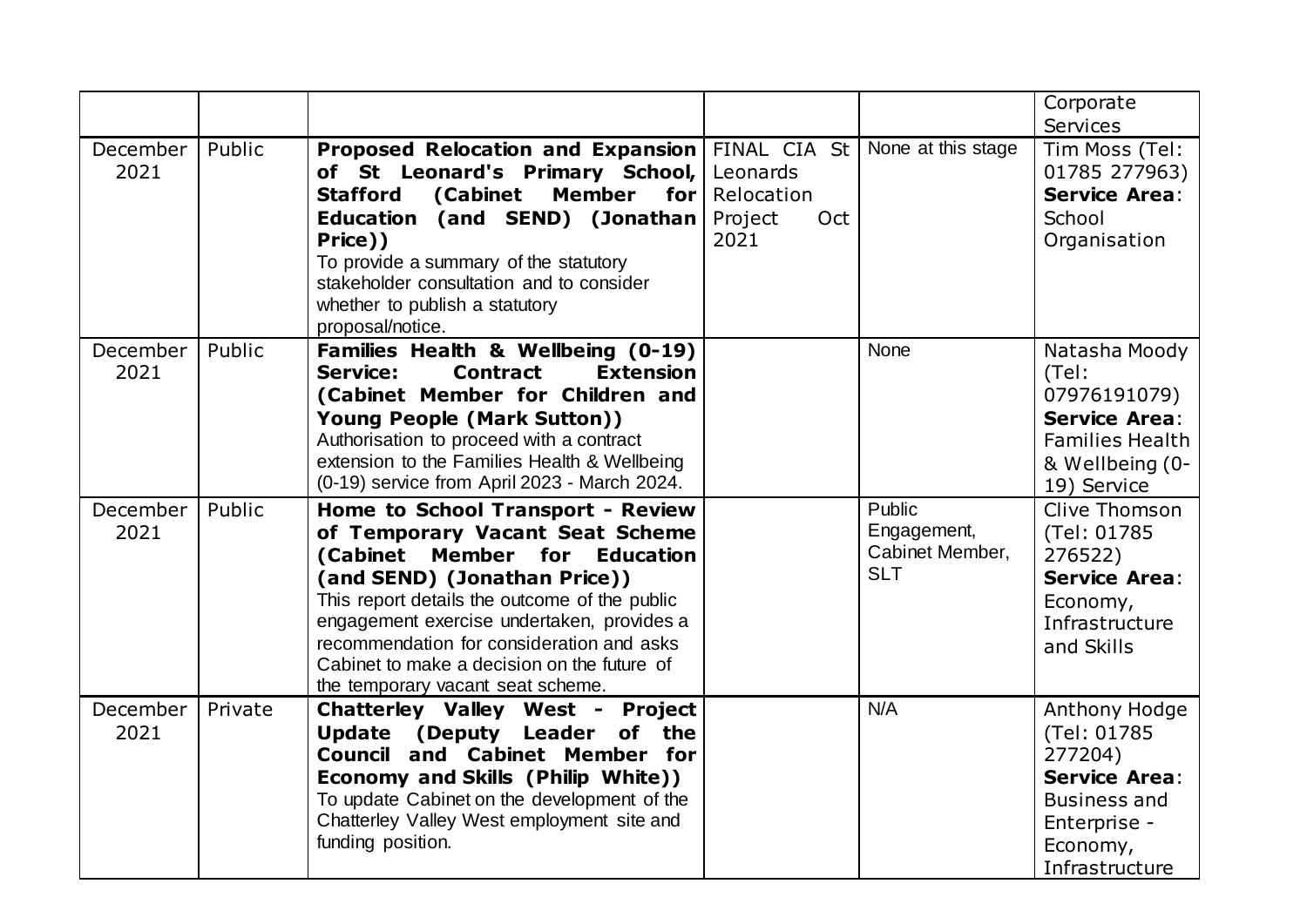|                  |                    |                                                                                                                                                                                                                                                                                                                                                                                                                                                                        |                                                                                                                                                                                                              | and Skills                                                                                             |
|------------------|--------------------|------------------------------------------------------------------------------------------------------------------------------------------------------------------------------------------------------------------------------------------------------------------------------------------------------------------------------------------------------------------------------------------------------------------------------------------------------------------------|--------------------------------------------------------------------------------------------------------------------------------------------------------------------------------------------------------------|--------------------------------------------------------------------------------------------------------|
| December<br>2021 | Exempt<br>Decision | Formal<br>Report from the<br><b>Local</b><br>Government<br>and<br><b>Social</b><br>Care<br><b>SEND</b><br><b>Ombudsman</b><br>regarding<br>(Cabinet<br>Member<br>for Education<br>(and SEND) (Jonathan Price))<br>The Local Government and Social Care<br>Ombudsman have issued a Formal Report to<br>the Council in respect of SEND. There is a<br>requirement that Elected Members are made<br>aware of this and the recommendations within<br>the Report discussed. | <b>None</b>                                                                                                                                                                                                  | Tim Moss (Tel:<br>01785 277963)<br><b>Service Area:</b><br><b>SEND</b>                                 |
| January<br>2022  | Public             | Strategic Plan and Medium Term<br>Financial Strategy 2022 - 2027<br>(Cabinet Member for Finance and<br><b>Resources (Ian Parry))</b><br>To update Cabinet with progress on the<br>Strategic Plan and MTFS.                                                                                                                                                                                                                                                             | Any specific<br>consultation, if<br>appropriate, will be<br>determined by the<br>nature of any<br>issues raised in<br>the Strategic Plan<br>and Medium Term<br>Financial Strategy.                           | Rachel Spain<br>(Tel: 01785)<br>854455)<br><b>Service Area:</b><br>Finance                             |
| January<br>2022  | Public             | Potential Joint Coroners Service,<br><b>Business Case (Cabinet Member for</b><br><b>Communities and Culture (Victoria</b><br>Wilson))<br>To consider the business case for requesting<br>a merger of the Staffordshire South Coronial<br>jurisdiction with Stoke on Trent and North<br>Staffordshire, following the retirement of HM<br>Senior Coroner.                                                                                                                | Some consultation<br>will have taken<br>place but further<br>consultation will be<br>carried out at the<br>time that the<br>business case is<br>submitted to the<br><b>Chief Coroners</b><br>Office and MoJ. | Janene Cox<br>OBE (Tel:<br>(01785)<br>278368)<br><b>Service Area:</b><br>Regulatory<br><b>Services</b> |
| January<br>2022  | Public             | Options Appraisal for the Future<br><b>Commissioning Model for Supported</b><br>in.<br><b>Staffordshire</b><br><b>Services</b><br>Living<br>(Cabinet Member for Health and                                                                                                                                                                                                                                                                                             | N/A                                                                                                                                                                                                          | Andrew Jepps<br>(Tel: 01785)<br>278557)<br><b>Service Area:</b>                                        |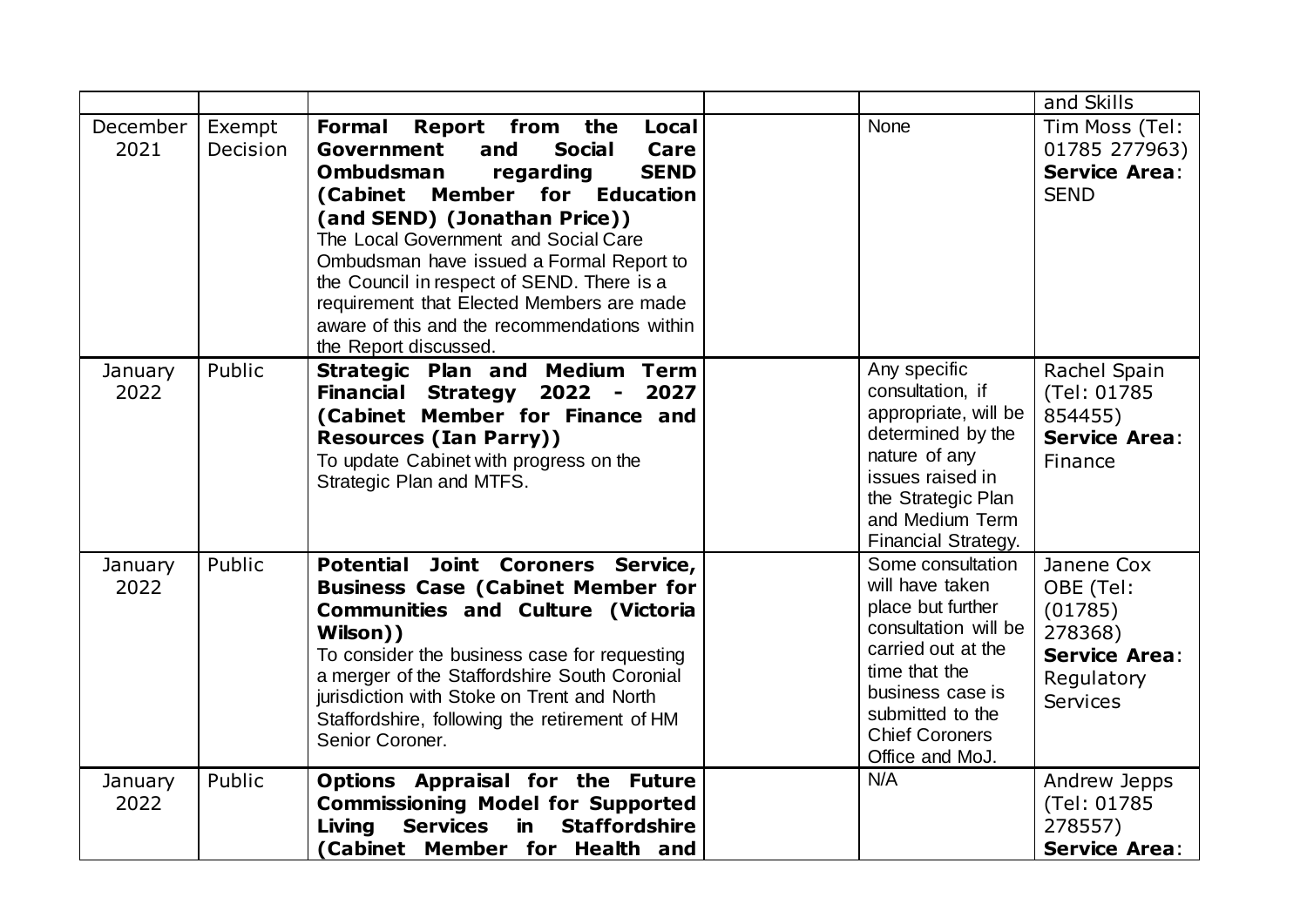| January          | Private | Care (Julia Jessel))<br>Options Appraisal for the Future<br>Commissioning Model for Supported Living<br>Services in Staffordshire.<br><b>Future Contracting</b><br><b>Options</b><br>for                                                                                                                                                                                                                                                                                                                                                                                                                                                                                                                                              | Not a present                                                                                                                                                                            | Health & Care<br>Andy Marriott                                                          |
|------------------|---------|---------------------------------------------------------------------------------------------------------------------------------------------------------------------------------------------------------------------------------------------------------------------------------------------------------------------------------------------------------------------------------------------------------------------------------------------------------------------------------------------------------------------------------------------------------------------------------------------------------------------------------------------------------------------------------------------------------------------------------------|------------------------------------------------------------------------------------------------------------------------------------------------------------------------------------------|-----------------------------------------------------------------------------------------|
| 2022             |         | Supported Living from 1st October<br>2022 Onwards (Cabinet Member for<br>Health and Care (Julia Jessel))<br>To review the SLT recommendations for the<br>future contracting options for Supported<br>Living from 1st October 2022 onwards.                                                                                                                                                                                                                                                                                                                                                                                                                                                                                            | stage                                                                                                                                                                                    | (Tel: 01785)<br>277754)<br><b>Service Area:</b><br>Health and<br>Care                   |
| January<br>2022  | Public  | <b>Strategic Plan and Medium Term</b><br>Financial Strategy 2022 -<br>2027<br>(Cabinet Member for Finance and<br><b>Resources (Ian Parry))</b><br>To present the Strategic Plan and MTFS to<br>Cabinet, including the draft budget for<br>2022/23.                                                                                                                                                                                                                                                                                                                                                                                                                                                                                    | Any specific<br>consultation, if<br>appropriate, will be<br>determined by the<br>nature of any<br>issues raised in<br>the Strategic Plan<br>and Medium Term<br><b>Financial Strategy</b> | Rachel Spain<br>(Tel: 01785)<br>854455)<br><b>Service Area:</b><br>Finance              |
| February<br>2022 | Public  | for<br>Care<br>Home<br><b>Business</b><br>Case<br><b>Developments (Cabinet Member for</b><br>Health and Care (Julia Jessel))<br>The Council previously presented to Cabinet<br>the recommendation to build Council owned<br>care homes with a commissioned provider to<br>deliver the care. The purpose of the care<br>homes was to increase affordable nursing<br>care capacity for older people in our<br>communities who can no longer live<br>independently at home. This cabinet item is to<br>re-visit these recommendations following the<br>impact of the pandemic on the Staffordshire<br>care home market. The item will evaluate the<br>initial recommendations and conclude with a<br>recommendation on whether to or not | N/A                                                                                                                                                                                      | Helen<br>Trousdale (Tel:<br>01785 277008)<br><b>Service Area:</b><br>Health and<br>Care |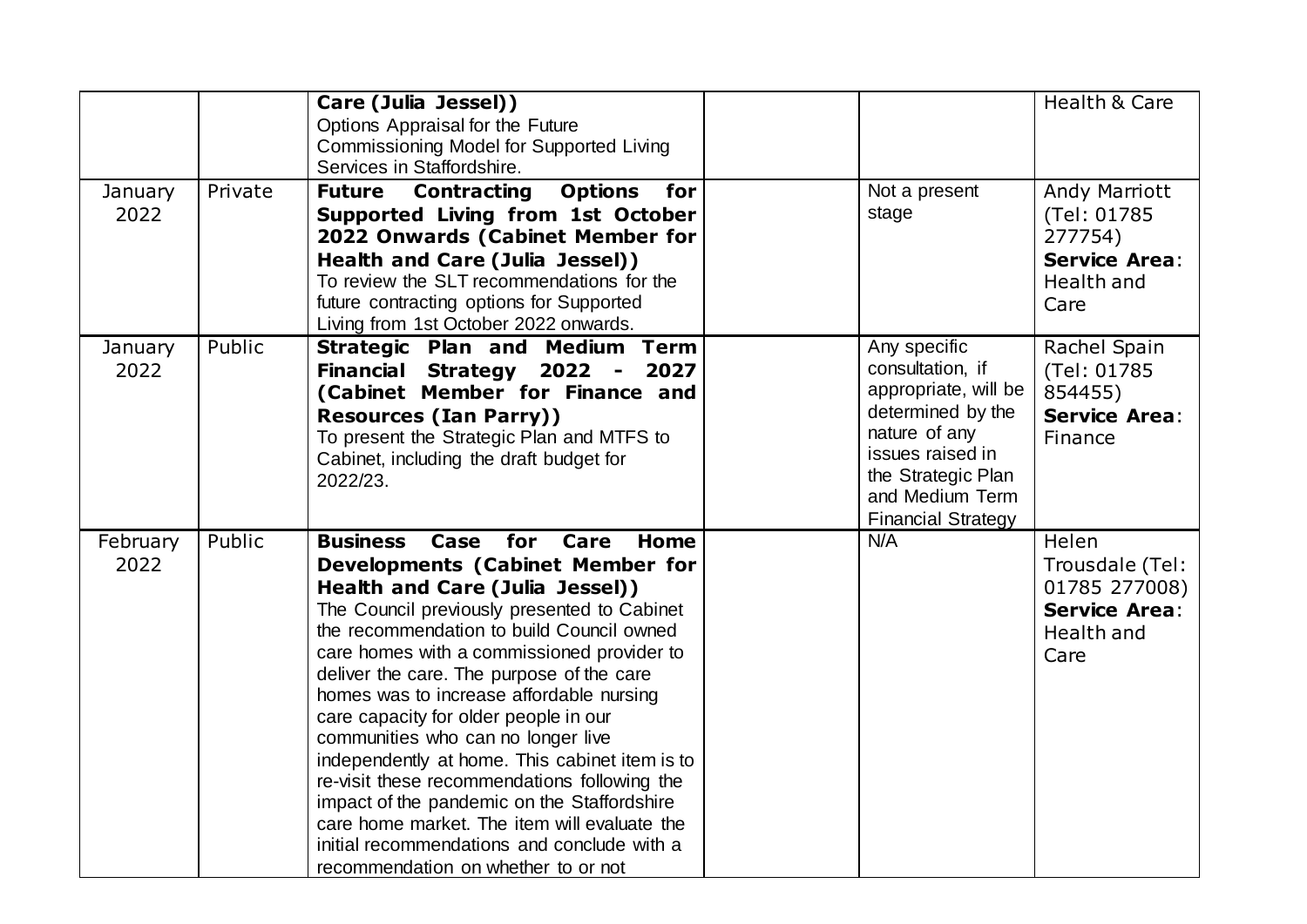|                  |         | proceed with the build of Council owned care<br>homes.                                                                                                                                                                                                                                                                                                                                                                  |                                                            |                                                                                                                                    |
|------------------|---------|-------------------------------------------------------------------------------------------------------------------------------------------------------------------------------------------------------------------------------------------------------------------------------------------------------------------------------------------------------------------------------------------------------------------------|------------------------------------------------------------|------------------------------------------------------------------------------------------------------------------------------------|
| February<br>2022 | Public  | <b>Integrated Performance Report -</b><br>3 <sup>7</sup><br>2021/22<br>(Cabinet<br>Quarter<br><b>Member for Finance and Resources</b><br>(Ian Parry), Leader of the Council<br>(Alan White))<br>The quarterly Integrated Performance Report<br>provides an overview of Staffordshire County<br>Council's progress, performance and financial<br>position in delivering against our Strategic<br>Plan and Delivery Plan. | N/A                                                        | Kerry Dove,<br>Rob Salmon<br>(Tel: 07855<br>679112, Tel:<br>$(01785)$ 27<br>6354)<br><b>Service Area:</b><br>Corporate<br>Services |
| February<br>2022 | Private | Entrust Service Delivery Agreement<br>(Leader of the Council (Alan<br>White))<br>To consider changes to the Entrust Service<br>Delivery Agreement.                                                                                                                                                                                                                                                                      | N/A                                                        | Ian Turner<br>(Tel: 01785)<br>277228)<br><b>Service Area:</b><br>Education<br>Support<br><b>Services</b>                           |
| February<br>2022 | Public  | <b>Staffordshire</b><br><b>Rural</b><br><b>Economic</b><br>Strategy (Deputy Leader of the<br><b>Council and Cabinet Member for</b><br>Economy and Skills (Philip White))<br>To seek adoption of a new strategy focusing<br>on the County's rural economy as part of the<br>County Council's economic policies and<br>programmes.                                                                                        | <b>District Councils</b><br>and Key<br><b>Stakeholders</b> | Anthony Hodge<br>(Tel: 01785<br>277204)<br><b>Service Area:</b><br><b>Business &amp;</b><br>Enterprise                             |
| March<br>2022    | Public  | <b>Schools</b><br>Capital<br>2022/23<br><b>Programme (Jonathan Price)</b><br>The Statement of Priorities for the LEA<br>schools for Staffordshire exc. Stoke on Trent<br>and the proposed programmes for 2022/23.                                                                                                                                                                                                       | <b>None</b>                                                | Ian Turner<br>(Tel: 01785)<br>277228)<br><b>Service Area:</b><br>Corporate<br>Services -<br>Strategic<br>Property                  |